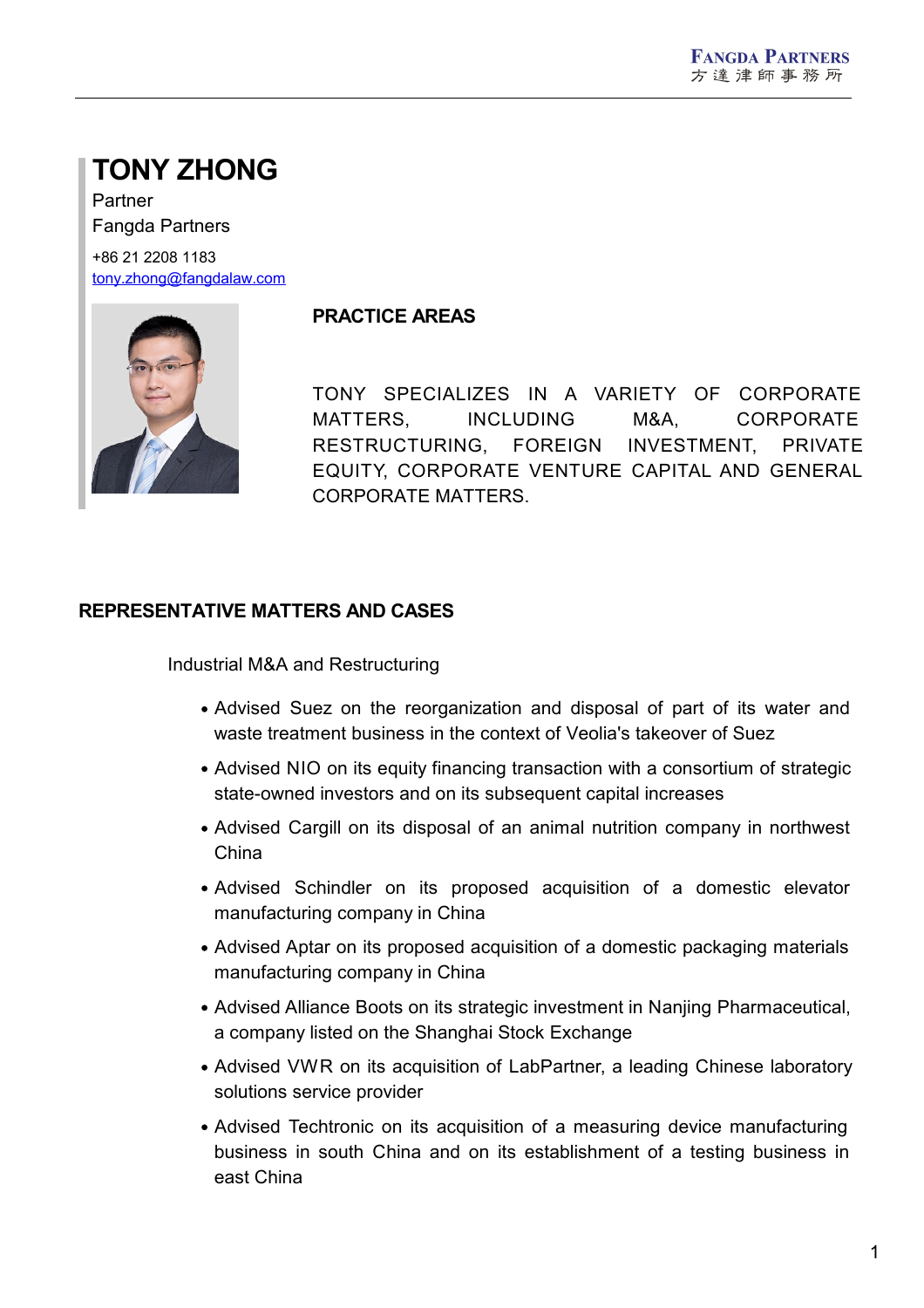- Advised Janus Henderson Investors on the disposal of its investment in Shenyang Hongyao Pharmaceutical
- Advised Bayer on the China aspects of the divestiture of Bayer's diabetes care business to Panasonic Healthcare Holdings
- Advised Energizer on the China aspects of its acquisition of the battery and portable lighting business of Spectrum Brands
- Advised L Squared Capital Partners on the China aspects of its acquisition of FineLine Technologies
- Advised Edgewater Funds on the China aspects of its acquisition of a global manufacturer and distributor of extruded and molded plastic products
- Advised Mergermarket on the China aspects of its acquisition of the investigation firm Blackpeak

M&A and Restructuring of Financial Institutions

- Advised JPMorgan on its acquisition of all equity interests of China International Fund Management held by the Chinese shareholders
- Advised JPMorgan on its acquisition of all equity interests of J.P. Morgan Securities (China) held by the Chinese shareholders
- Advised JPMorgan on its strategic investment in CMB Wealth Management
- Advised Starr International on its strategic investment in Dazhong Property and Casualty Insurance Corporation

Private Equity Investment and Corporate Venture Capital

- Advised leading international and domestic private equity firms and venture capital funds, including Blackstone, PAG, Boyu and MTC, on their investments in and restructuring of companies in a variety of industries across China
- Advised Aptar on its investment in and strategic cooperation with YAT, a domestic comprehensive skincare solutions company
- Advised QST Corporation on its investment in VocalZoom, an Israeli industrial sensors design company
- Advised QST Corporation on its investment in Forsense, a domestic company designing and manufacturing MEMS inertial sensors and integrated navigation systems
- Advised Qiming Venture Partners on its investment in Ashermed, a domestic digital CRO company
- Advised CICC on its strategic investment in Hefei City Cloud, a domestic